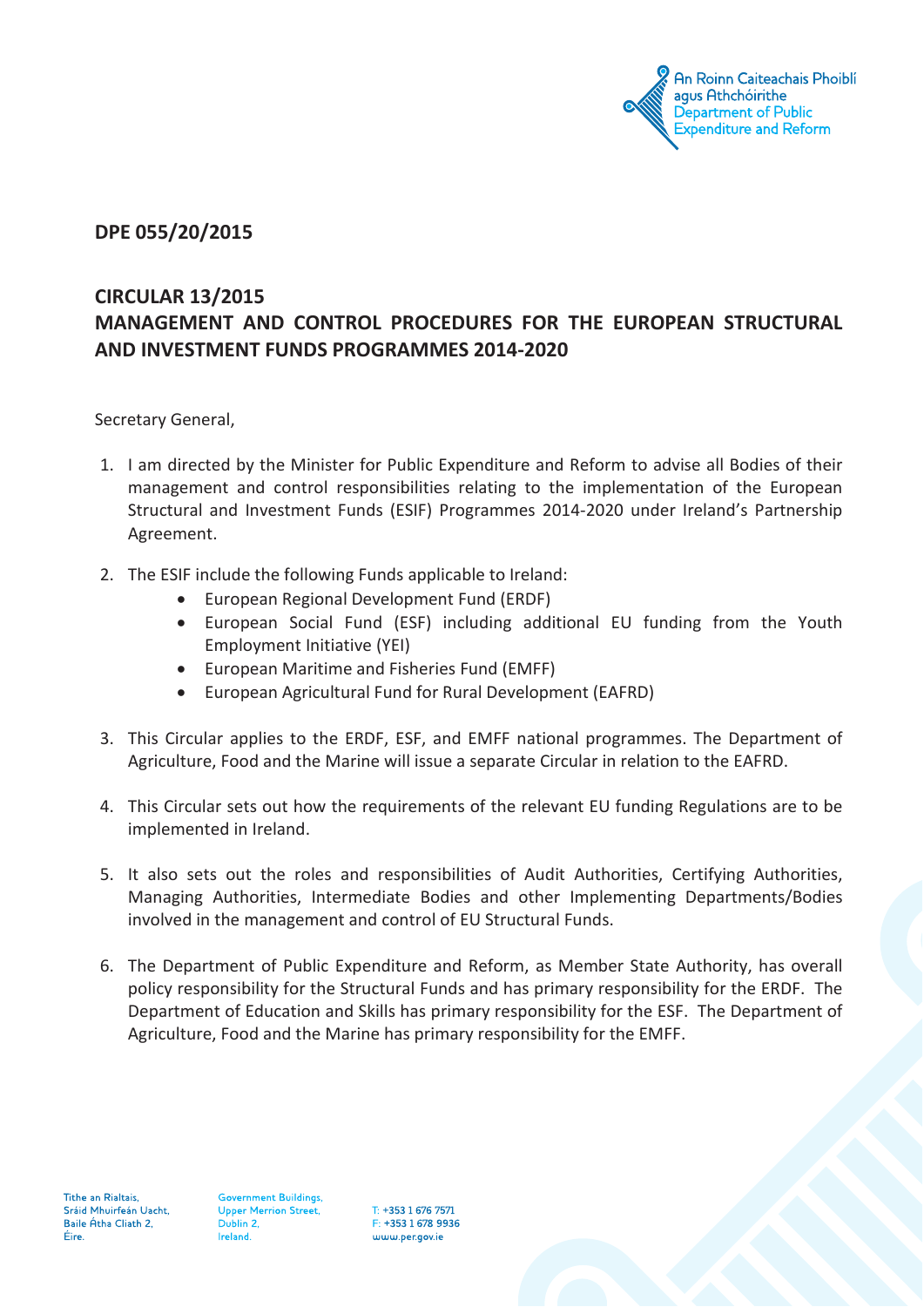- **7. Failure to comply with the procedures outlined in this Circular may lead to the suspension of financial assistance and/or loss to the Exchequer for which the relevant Bodies in the Management and Control Cascade will be responsible and may be held financially accountable.**
- 8. Department of Public Expenditure and Reform Circular 08/2015 sets out the eligibility rules in the case of the ERDF, and Department of Education and Skills Certifying Authority Circular 01/2015 does so in the case of the ESF.
- 9. The Secretaries General of Government Departments involved either directly or through agencies/bodies under their aegis – in the implementation of projects/operations co-funded by EU Structural and Investment Funds 2014-2020 are required to complete Form A and return it to the Department of Public Expenditure and Reform, by the 30<sup>th</sup> of November in 2015 and 30<sup>th</sup> of September annually thereafter.

Gearoid O'Keeffe Principal 2nd October 2015

\_\_\_\_\_\_\_\_\_\_\_\_\_\_\_\_\_\_\_\_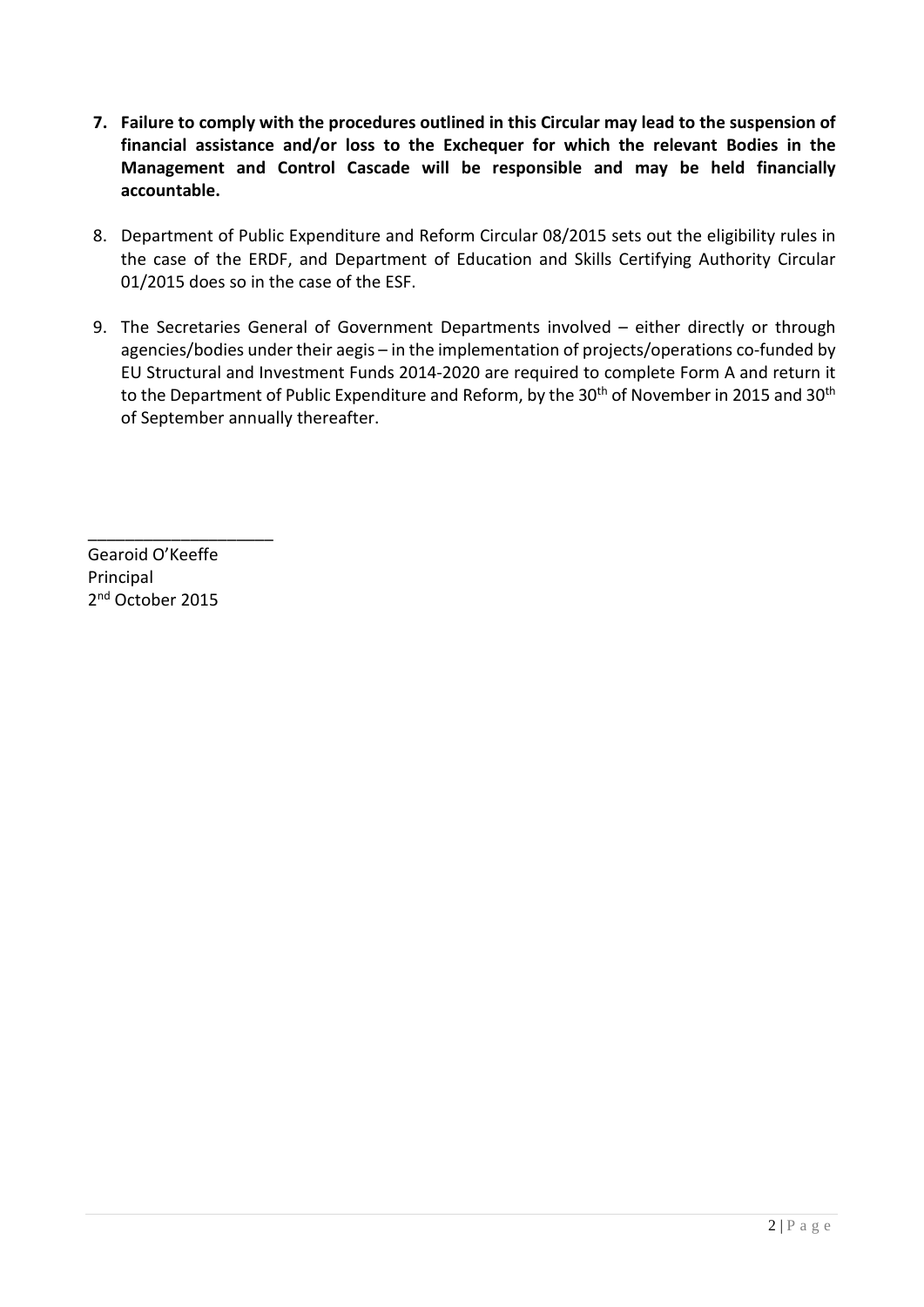# **Table of Contents**

| Section 1   |                                                |  |
|-------------|------------------------------------------------|--|
| Section 2   |                                                |  |
| Section 3   |                                                |  |
| Section 4   |                                                |  |
| Section 5   | Monitoring and Reporting Arrangements 11       |  |
| Section 6   |                                                |  |
| Section 7   |                                                |  |
| Section 8   |                                                |  |
| Appendix 1: | Form A to be signed by Secretaries General  15 |  |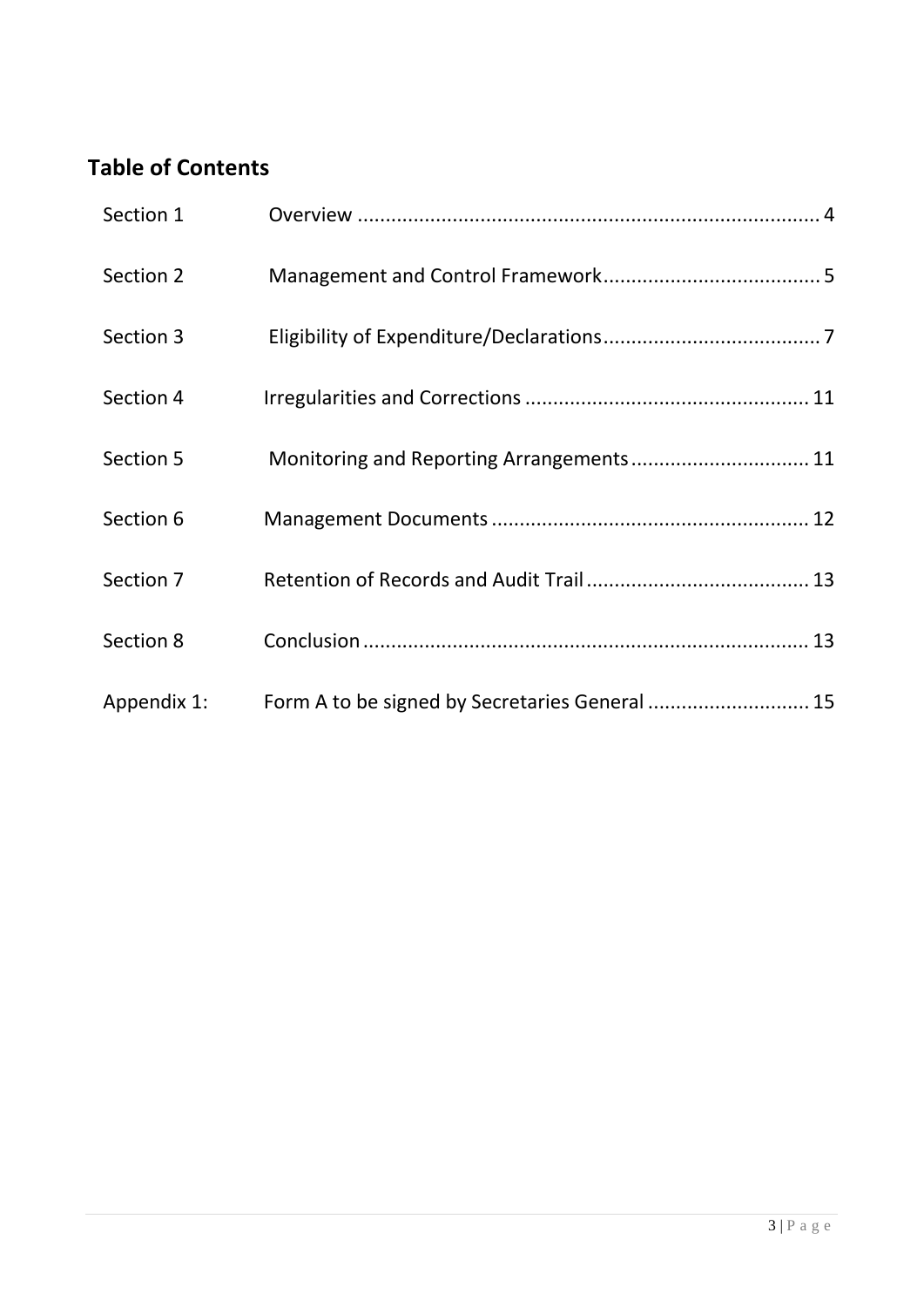## <span id="page-3-0"></span>**Section 1 Overview**

This Circular follows from the Partnership Agreement detailing the allocation of European Structural and Investment Funds (ESIF). The Partnership Agreement is a detailed narrative document, providing the background, context and objectives of the ESIF in Ireland. It is available at:

<http://per.gov.ie/wp-content/uploads/Partnership-Agreement-Ireland-2014-2020.pdf>

### **1.1 Regulatory Framework**

The European Structural and Investment Funds are the instruments to pursue the objectives of [Articles 174 & 175 of the Treaty on the Functioning of the European Union](http://eur-lex.europa.eu/legal-content/EN/TXT/PDF/?uri=CELEX:12012E/TXT&from=EN#page=81)<sup>[1](#page-3-1)</sup> (TFEU). In summary, these principles set out that:

*In order to promote its overall harmonious development, the Union shall develop and pursue its actions leading to the strengthening of its economic and social cohesion.*

*…* 

*Member States shall conduct their economic policies and shall coordinate them in such a way as, in addition, to obtain the objects set out in Article 174.[2](#page-3-2)*

For the 2014-2020 period, they have their legal basis in a package of regulations adopted by the Council and the European Parliament in December 2013.

#### **Cohesion Legislative Package 2014-2020**

The Cohesion Legislative Package consists of a general set of Regulations applying to some or all of the Funds (the Common Provisions Regulation), and individual sets of regulations specific to each fund. The Regulations are available to download at the following link: [http://ec.europa.eu/regional\\_policy/en/information/legislation/regulations/](http://ec.europa.eu/regional_policy/en/information/legislation/regulations/)

The Commission also produced Delegated and Implementing Acts setting out further details for Member States implementing ESI funded programmes, which are available to download at the following links:

|              | Delegated Acts   http://ec.europa.eu/regional_policy/en/information/legislation/delegated-acts/ |
|--------------|-------------------------------------------------------------------------------------------------|
| Implementing | http://ec.europa.eu/regional policy/en/information/legislation/implementing-                    |
| Acts         | acts/                                                                                           |

The regulations set out **mandatory** procedures to be followed in relation to the processing and certification of claims for ESIF co-financing.

### **1.2 Roles and Responsibilities of Departments**

The Management and Control system for ESIF co-financed activities in Ireland is based on the principle of shared responsibilities, delegation and Administrative Agreements. Each level of the Management and Control Cascade must therefore take responsibility for ensuring that the

<span id="page-3-1"></span><sup>1</sup> Available at<http://eur-lex.europa.eu/legal-content/EN/TXT/PDF/?uri=CELEX:12012E/TXT&from=EN#page=81>

<span id="page-3-2"></span><sup>&</sup>lt;sup>2</sup> The TFEU expands considerably on these principles, excerpts given above are just for reference.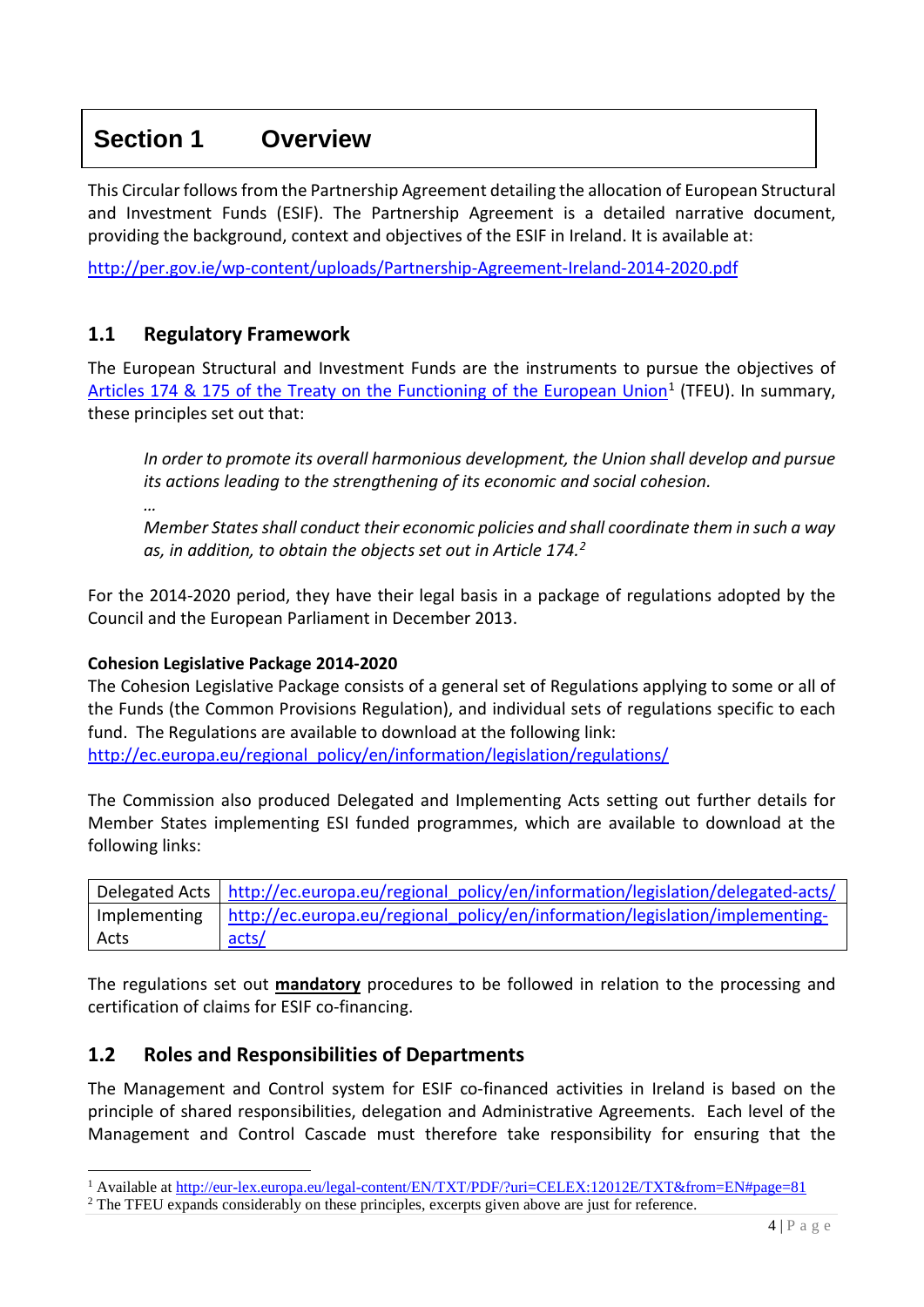<span id="page-4-0"></span>requirements of the management and control system are adhered to at their own levels and that EU and National rules are fully complied with.

However, the day-to-day responsibility for the implementation of co-financed activities rests with the appropriate statutory bodies i.e. Government Departments, Agencies and Authorities. These bodies are also accountable both to the Oireachtas, to the Local Government Audit Service (in the case of Local Authority and Regional Assembly expenditure) and to the Comptroller & Auditor General for the National/Exchequer contribution of the co-financed activities.

The Secretary General of each Department involved in the implementation of EU Structural and Investment Funds excluding the EAFRD, must sign a declaration annually and return it to the Department of Public Expenditure and Reform (Form A in Appendix 1). This confirms that his/her Department and all bodies/agencies under its aegis involved in ESIF co-financed activities are bound by this Circular, [DPER Circular 08/2015](http://circulars.gov.ie/pdf/circular/per/2015/08.pdf)<sup>[3](#page-4-1)</sup> detailing ERDF eligibility rules, DES [Certifying Authority](http://www.esf.ie/GetAttachment.aspx?id=1b765102-0c09-4512-93cd-2ae3eeef6303) Circular  $1/2015$  detailing ESF eligibility rules<sup>4</sup>, the Administrative Agreement with Managing Authorities, the relevant Statutory Instrument (to be determined) and other relevant EU Regulations (see Section 1.1).

## **Section 2 Management and Control Framework**

This section sets out the management and control framework that will operate for the 2014-2020 European Structural and Investment Fund programmes. The general principles of the management and control system are set out in **[Article 4\(8\)](http://eur-lex.europa.eu/legal-content/EN/TXT/PDF/?uri=CELEX:32013R1303#page=22) and [Article 72](http://eur-lex.europa.eu/legal-content/EN/TXT/PDF/?uri=CELEX:32013R1303#page=59) of the CPR.[5](#page-4-3)**

| <b>Fund</b> | <b>Operational</b> | <b>Managing Authority</b>   | Certifying           | <b>Audit Authority</b>       |
|-------------|--------------------|-----------------------------|----------------------|------------------------------|
|             | Programme          |                             | <b>Authority</b>     |                              |
| <b>ESF</b>  | Programme for      | Department of               | Department of        | <b>ESF Financial Control</b> |
|             | Employability,     | <b>Education and Skills</b> | <b>Education and</b> | Unit, Department of          |
|             | Inclusion and      |                             | <b>Skills</b>        | <b>Education and Skills</b>  |
|             | Learning           |                             |                      |                              |
| <b>ERDF</b> | Border,            | Northern & Western          | Department of        | <b>Internal and EU Audit</b> |
|             | Midland and        | <b>Regional Assembly</b>    | Public               | Unit, DPER                   |
|             | Western            |                             | Expenditure and      |                              |
|             | (BMW)              |                             | Reform (DPER)        |                              |
| <b>ERDF</b> | Southern and       | Southern Regional           | Department of        | <b>Internal and EU Audit</b> |
|             | Eastern (S&E)      | Assembly                    | Public               | Unit, DPER                   |
|             |                    |                             | Expenditure and      |                              |
|             |                    |                             | Reform (DPER)        |                              |
| <b>EMFF</b> | Seafood            | Department of               | Department of        | Internal Audit Unit,         |
|             | Development        | Agriculture, Food           | Agriculture, Food    | Department of                |
|             | Programme          | and the Marine              | and the Marine       | Agriculture, Food and        |
|             |                    |                             |                      | the Marine                   |

*Table 2a Authorities for 2014-2020 Programmes*

<sup>3</sup> Available at: http://circulars.gov.ie/pdf/circular/per/2015/08.pdf

<span id="page-4-2"></span><span id="page-4-1"></span><sup>4</sup> Available at: http://www.esf.ie/GetAttachment.aspx?id=1b765102-0c09-4512-93cd-2ae3eeef6303

<span id="page-4-3"></span><sup>5</sup> Available at:<http://eur-lex.europa.eu/legal-content/EN/TXT/PDF/?uri=CELEX:32013R1303#page=22> &from and <http://eur-lex.europa.eu/legal-content/EN/TXT/PDF/?uri=CELEX:32013R1303#page=59>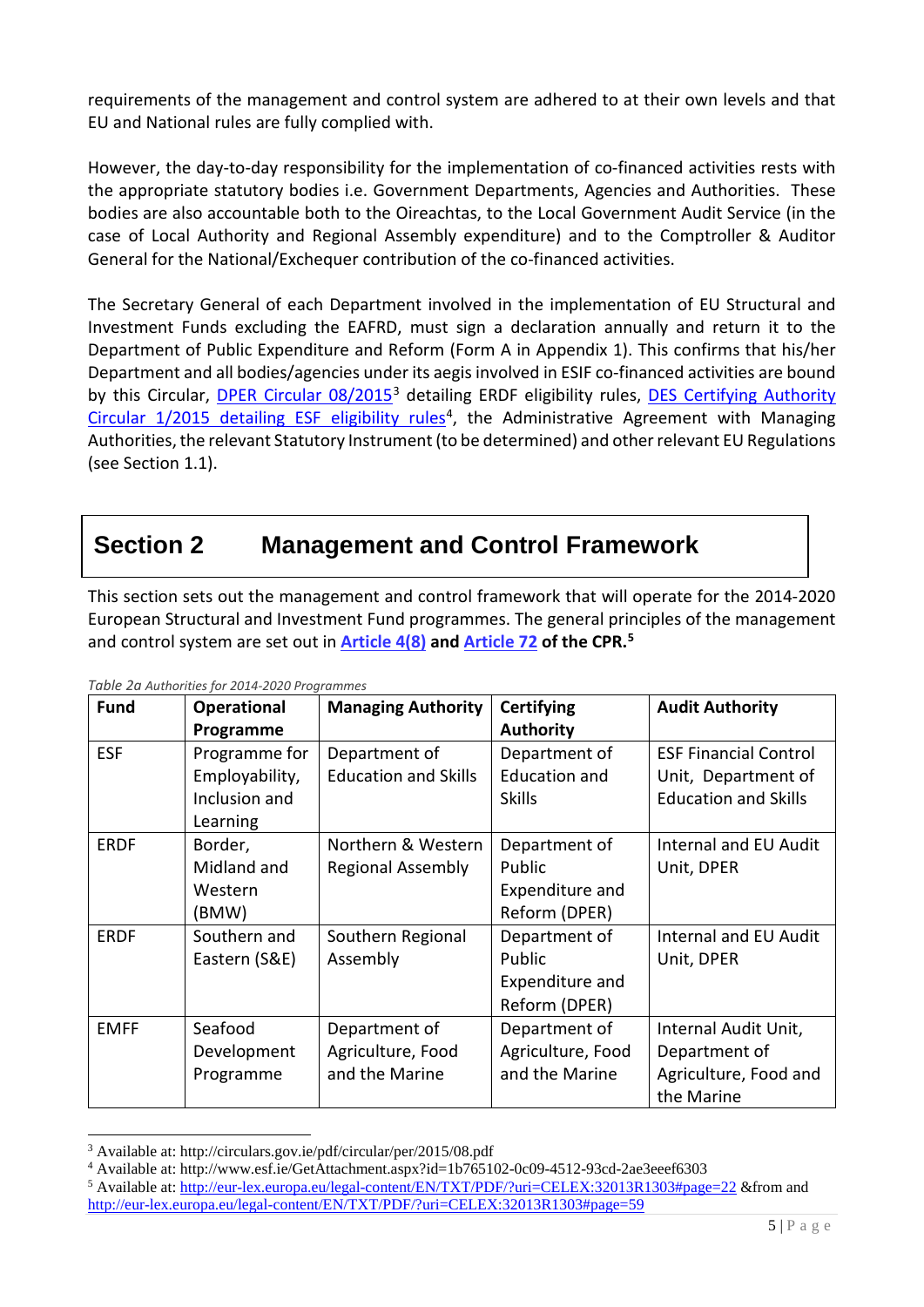## **2.1 Formal Designation of Managing and Certifying Authorities**

The Department of Public Expenditure and Reform is required to notify the European Commission of the Designation of Managing and Certifying Authorities for the ERDF Programmes. The Departments of Education and Skills, and Agriculture, Food and the Marine shall notify the Commission in respect of the ESF and EMFF programmes respectively.

These Designations are based on a report of an Independent Audit Body (IAB), assessing whether these authorities fulfil the criteria set out in Art.  $124(2)$  and [Annex XIII](http://eur-lex.europa.eu/legal-content/EN/TXT/PDF/?uri=CELEX:32013R1303#page=142)<sup>[6](#page-5-0)</sup> of the CPR. In carrying out these assessments, Audit Bodies will conform to international auditing standards.

| <b>Co-Financing Fund</b> | <b>Reporting Department</b>                              | <b>Audit Body</b>          |
|--------------------------|----------------------------------------------------------|----------------------------|
| <b>FRDF</b>              | Public Expenditure and Reform   Internal & EU Audit Unit |                            |
| <b>FSF</b>               | <b>Education and Skills</b>                              | ESF Financial Control Unit |
| <b>FMFF</b>              | Agriculture, Food & the Marine   Internal Audit Unit     |                            |

*Table 2b Department and Unit Responsible for Reporting of the IAB Report for each Structural Fund.*

The Commission may request the report and opinion of the IAB and the description of functions and procedures in place in the relevant authority within one month of the designation of authorities concerning Operational Programmes with ERDF and/or ESF contributions exceeding EUR 250 million or EUR 100 million in the case of the EMFF.

## **2.2 General Functions of bodies in Management and Control Cascade**

The following section sets out the main responsibilities of the Authorities detailed in Table 2a.

### **2.2.1 Responsibilities of a Managing Authority**

The Managing Authority bears the main responsibility for the effective and efficient implementation of co-funded programmes. The Managing Authority shall gain assurance that all bodies involved in the implementation of the Funds under their purview are, where relevant, compliant with this Circular and their regulatory requirements.

Managing Authorities are required to carry out each of the functions set out in Article 125<sup>7</sup> of the [CPR.](http://eur-lex.europa.eu/legal-content/EN/TXT/PDF/?uri=CELEX:32013R1303#page=80)

In accordance with Article  $123(6)^8$  $123(6)^8$  of the CPR, the Managing Authority (or Member State) may delegate certain tasks of the Managing Authority to one or more Intermediate Bodies. These responsibilities will be recorded in Administrative Agreements (see **2.2.2** and **Section 6.1**).

### **2.2.2 Responsibilities of an Intermediate Body**

Intermediate Bodies shall be responsible for submitting financial and non-financial data to facilitate the drawdown of EU Funds, and any other responsibilities delegated to them by their Administrative Agreements.

<span id="page-5-0"></span><sup>&</sup>lt;sup>6</sup> Available at<http://eur-lex.europa.eu/legal-content/EN/TXT/PDF/?uri=CELEX:32013R1303#page=142><br><sup>7</sup> Available at http://eur-lex.europa.eu/legal-content/EN/TXT/PDF/?uri=CELEX:32013R1303#page=80

<span id="page-5-1"></span>

<span id="page-5-2"></span><sup>&</sup>lt;sup>8</sup> http://eur-lex.europa.eu/legal-content/EN/TXT/PDF/?uri=CELEX:32013R1303#page=78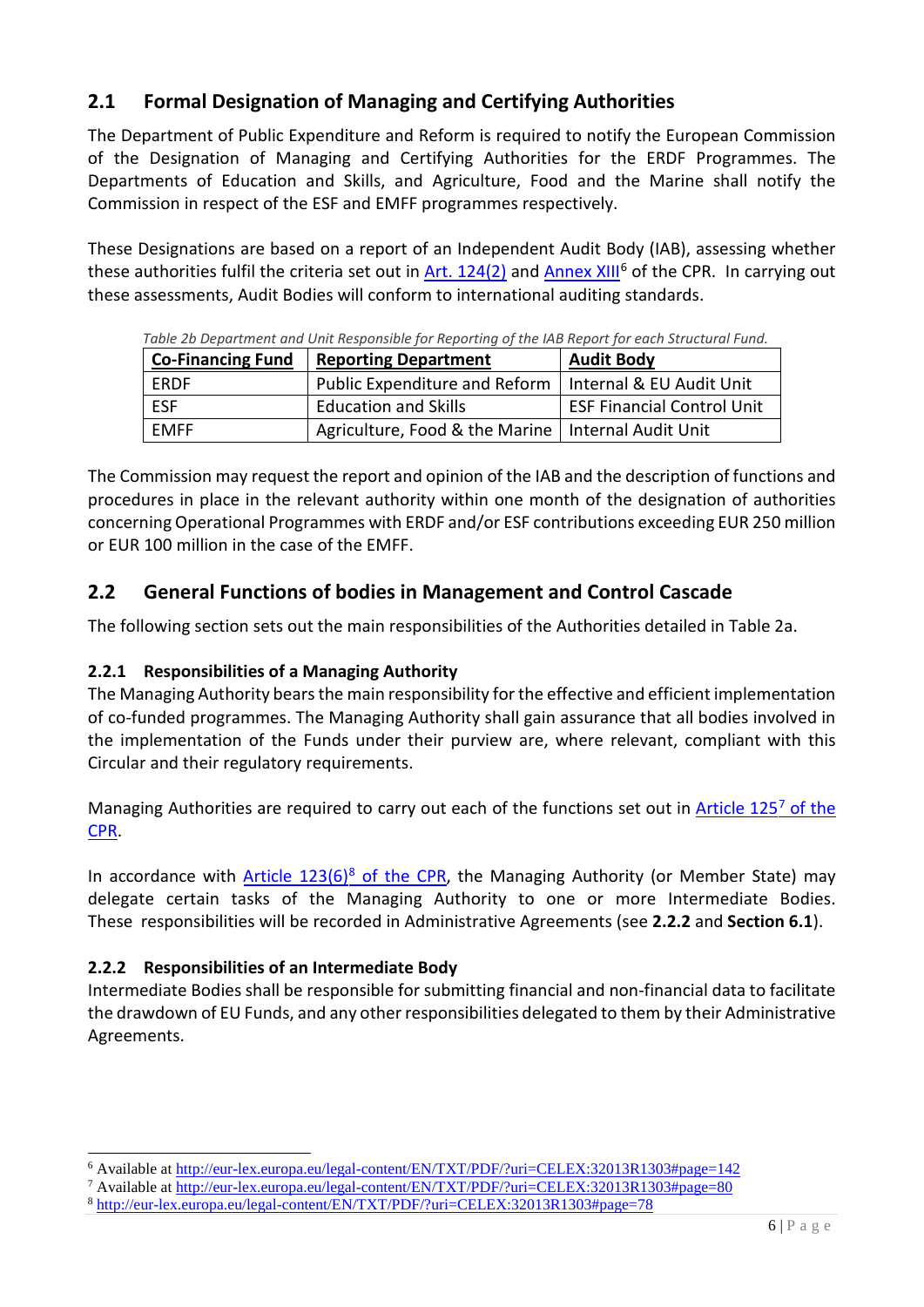### <span id="page-6-0"></span>**2.2.3 Responsibilities of a Beneficiary**

A Beneficiary shall ensure that:

- Only eligible expenditure actually incurred and paid under the terms of the project/operations approved is claimed; and that,
- A clear audit trail exists, i.e.:
	- All claims are supported by receipted invoices, or, where this cannot be done, by accounting documents of equivalent probative value;
	- Appropriate data is recorded to allow for compliance with [Article 125\(2\) \(d\)](http://eur-lex.europa.eu/legal-content/EN/TXT/PDF/?uri=CELEX:32013R1303#page=80) of the CPR and a sufficient accounting code or system is maintained at transaction level to meet the requirements of Article 125(4) (b).

### **2.2.4 Responsibilities of a Certifying Authority**

Certifying Authorities are required to carry out the functions set out in Article 126 $9$  of the CPR.

### **2.2.5 Responsibilities of an Audit Authority**

Audit Authorities are required to carry out the functions set out in Article 127<sup>10</sup> of the CPR.

### **2.2.6 National Coordination Committee of the Funds (NCCF) and Partnership Agreement Monitoring Committee (PAMC)**

Each Member State is required by the  $CPR<sup>11</sup>$  $CPR<sup>11</sup>$  $CPR<sup>11</sup>$  to set out arrangements for ensuring coordination between the ESI Funds and other Union, EIB, or National funding instruments. For this purpose, two committees are being established at a National level – a Partnership Agreement Monitoring Committee and a National Coordinating Committee of the Funds.

The details of Ireland's National Committees are laid out in Ireland's Partnership Agreement, pages 160-163[.12](#page-6-4)

# **Section 3 Eligibility of Expenditure/Declarations**

[Article 65 of the CPR](http://eur-lex.europa.eu/legal-content/EN/TXT/PDF/?uri=CELEX:32013R1303#page=55)<sup>[13](#page-6-5)</sup> of the CPR sets out conditions for determining the eligibility of expenditure. The Department of [Public Expenditure and Reform Circular 08/2015](http://circulars.gov.ie/pdf/circular/per/2015/08.pdf)[14](#page-6-6) details the 2014-2020 Eligibility Rules for the ERDF in Ireland.

The Department of Education and Skills Circular 1/20[15](#page-6-7)<sup>15</sup> details the 2014-2020 Eligibility Rules for the ESF and YEI

<span id="page-6-1"></span><sup>&</sup>lt;sup>9</sup> Available at: http://eur-lex.europa.eu/legal-content/EN/TXT/PDF/?uri=CELEX:32013R1303#page=81<br><sup>10</sup> Available at: http://eur-lex.europa.eu/legal-content/EN/TXT/PDF/?uri=CELEX:32013R1303#page=82

<span id="page-6-2"></span> $11$  Articles 4(6) & 15(1)(b)(i), [http://eur-](http://eur-lex.europa.eu/LexUriServ/LexUriServ.do?uri=OJ:L:2013:347:0320:0469:EN:PDF%23page=22)

<span id="page-6-3"></span>[lex.europa.eu/LexUriServ/LexUriServ.do?uri=OJ:L:2013:347:0320:0469:EN:PDF#page=22](http://eur-lex.europa.eu/LexUriServ/LexUriServ.do?uri=OJ:L:2013:347:0320:0469:EN:PDF#page=22)

<span id="page-6-4"></span><sup>12</sup> Partnership Agreement available at [http://per.gov.ie/wp-content/uploads/Partnership-Agreement-Ireland-2014-](http://per.gov.ie/wp-content/uploads/Partnership-Agreement-Ireland-2014-2020.pdf) [2020.pdf](http://per.gov.ie/wp-content/uploads/Partnership-Agreement-Ireland-2014-2020.pdf)

<span id="page-6-5"></span><sup>&</sup>lt;sup>13</sup> http://eur-lex.europa.eu/legal-content/EN/TXT/PDF/?uri=CELEX:32013R1303#page=55<br><sup>14</sup> Available at:<http://circulars.gov.ie/pdf/circular/per/2015/08.pdf>

<span id="page-6-6"></span>

<span id="page-6-7"></span><sup>&</sup>lt;sup>15</sup> Available at: <http://www.esf.ie/GetAttachment.aspx?id=1b765102-0c09-4512-93cd-2ae3eeef6303>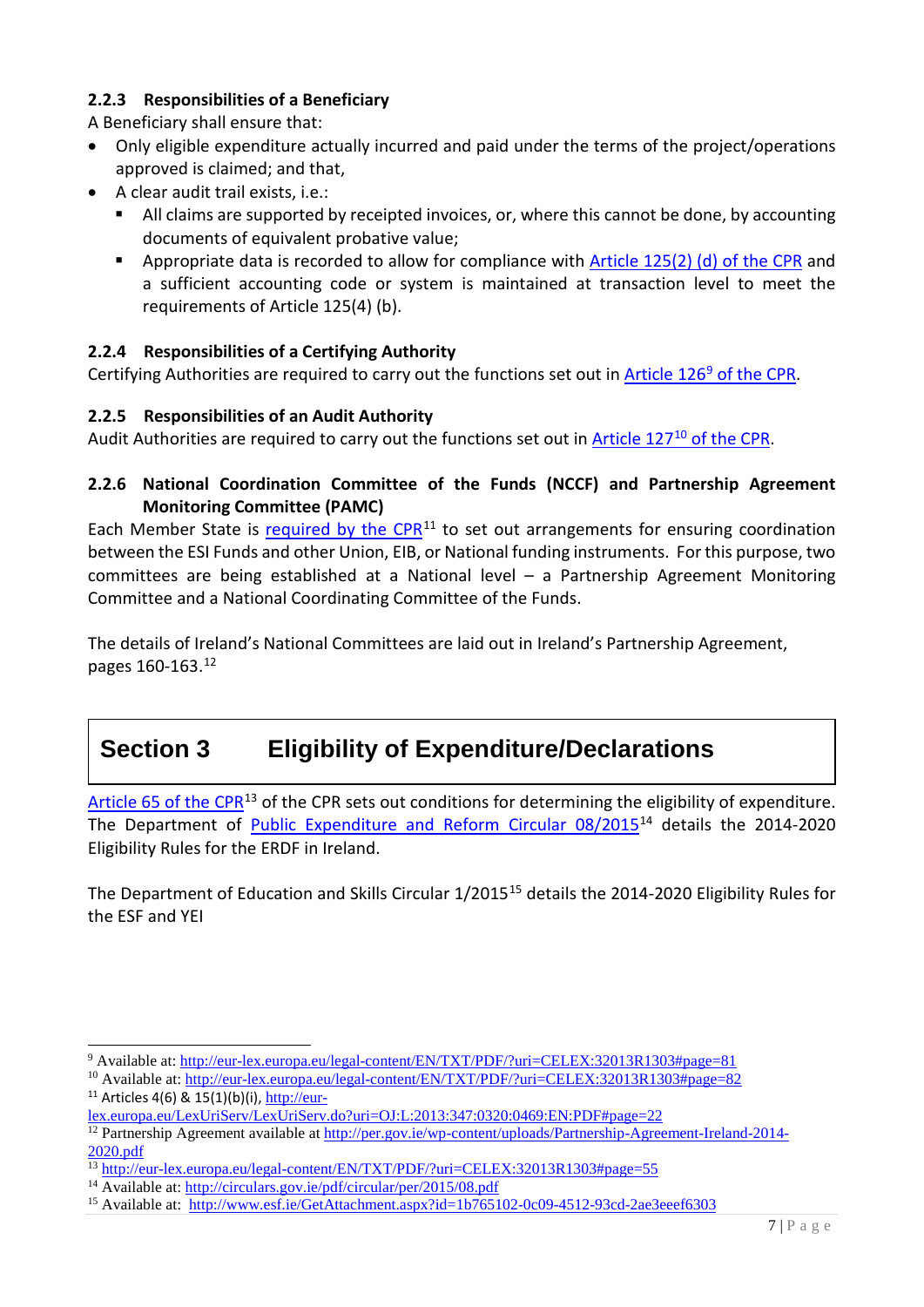### **3.1. State Aid**

Managing Authorities and Intermediate Bodies should ensure that projects/operations are in conformity with the relevant EU Competition (State Aid) regulations and consistent with the Operational Programmes and Administrative Agreements.

The Department of Jobs, Enterprise and Innovation ensures its compliance with EU State Aid Rules and advises and assists other Departments to achieve the same in relation to their schemes. DJEI has a dedicated webpage on EU State Aid Rules -[https://www.djei.ie/en/What-We-Do/EU-Internal-](https://www.djei.ie/en/What-We-Do/EU-Internal-Market/EU-State-Aid-Rules)[Market/EU-State-Aid-Rules.](https://www.djei.ie/en/What-We-Do/EU-Internal-Market/EU-State-Aid-Rules)

#### **3.2. Public Procurement**

Public Procurement is:

- The acquisition, whether under formal contract or not, of works, supplies and services by public bodies.
- A process ranging from the purchase of routine supplies or services to formal tendering and placing contracts for large infrastructural projects by a wide and diverse range of contracting authorities.

Public Procurement within European Union Member-States is regulated by Union-level public procurement directives. The [latest directives](http://eur-lex.europa.eu/legal-content/EN/TXT/PDF/?uri=CELEX:32014L0024&from=EN)<sup>[17](#page-7-0)</sup> were adopted by the European Parliament and Council on 26th February 2014. Member-States have a deadline of April 2016 to transpose these into national law.

Additionally, there are [thresholds](http://www.ojec.com/threshholds.aspx)<sup>[18](#page-7-1)</sup> for the publishing of public procurement competitions in the Official Journal of the European Union/Community. These thresholds are updated on a biennial basis, most recently in January 2014. Research and Development services are exempt, excepting those listed in  $Article 14^{19}$  $Article 14^{19}$  $Article 14^{19}$  of the public contracts directive.

The May 2009 *[Code of Practice for the Governance of State Bodies](http://www.per.gov.ie/wp-content/uploads/CODE-OF-PRACTICE-FOR-THE-GOVERNANCE-OF-STATE-BODIES-2009.pdf)[20,](#page-7-3)* published by the Department of Finance, identifies procurement as one of a number of activities requiring special attention in promoting good corporate governance. Audit Authorities, Certifying Authorities, Managing Authorities, Intermediate Bodies and other Implementing Departments/Bodies should refer to the 2004 *[Public Procurement Guidelines – Competitive Process updated in 2009](http://etenders.gov.ie/Media/Default/Page/Public_Procurement_Guidelines_-_Competitive_Process_2010.pdf)[21](#page-7-4)* and Department of Public Expenditure and Reform Circulars [16/2013](http://circulars.gov.ie/pdf/circular/per/2013/16.pdf) and [10/2014](http://www.procurement.ie/sites/default/files/circular_10-14.pdf).

All Irish public bodies are obliged to treat public funds with care, and to ensure that the best possible value-for-money is obtained whenever public money is being spent or invested. The *[Public Spending](http://publicspendingcode.per.gov.ie/)  [Code](http://publicspendingcode.per.gov.ie/)*[22](#page-7-5) is the set of rules and procedures that apply to ensure that these standards are upheld across the entire public service.

<sup>16</sup> Section Website:<http://www.djei.ie/enterprise/stateaid/>

<span id="page-7-0"></span><sup>&</sup>lt;sup>17</sup> Available at: [http://ec.europa.eu/growth/single-market/public-procurement/rules-implementation/index\\_en.htm,](http://ec.europa.eu/growth/single-market/public-procurement/rules-implementation/index_en.htm) prior to their transposition into Irish law, Directives [17](http://eur-lex.europa.eu/LexUriServ/LexUriServ.do?uri=OJ:L:2004:134:0001:0113:en:PDF) [& 18](http://eur-lex.europa.eu/LexUriServ/LexUriServ.do?uri=OJ:L:2004:134:0114:0240:en:PDF) of 2004 apply.

<span id="page-7-1"></span><sup>18</sup> Available at:<http://www.ojec.com/threshholds.aspx>

<span id="page-7-2"></span><sup>&</sup>lt;sup>19</sup> Available at:<http://eur-lex.europa.eu/legal-content/EN/TXT/PDF/?uri=CELEX:32014L0024&from=EN#page=40>

<span id="page-7-3"></span><sup>20</sup> [http://www.per.gov.ie/wp-content/uploads/CODE-OF-PRACTICE-FOR-THE-GOVERNANCE-OF-STATE-BODIES-](http://www.per.gov.ie/wp-content/uploads/CODE-OF-PRACTICE-FOR-THE-GOVERNANCE-OF-STATE-BODIES-2009.pdf)[2009.pdf](http://www.per.gov.ie/wp-content/uploads/CODE-OF-PRACTICE-FOR-THE-GOVERNANCE-OF-STATE-BODIES-2009.pdf) 

<span id="page-7-4"></span><sup>&</sup>lt;sup>21</sup> [http://www.procurement.ie/sites/default/files/Public%20Procurement%20Guidelines%20-](http://www.procurement.ie/sites/default/files/Public%20Procurement%20Guidelines%20-%20Competitive%20Process%202010.pdf)

[<sup>%20</sup>Competitive%20Process%202010.pdf](http://www.procurement.ie/sites/default/files/Public%20Procurement%20Guidelines%20-%20Competitive%20Process%202010.pdf)

<span id="page-7-5"></span><sup>&</sup>lt;sup>22</sup> This Code is maintained a[t http://publicspendingcode.per.gov.ie](http://publicspendingcode.per.gov.ie/) by the Central Expenditure Evaluation Unit (CEEU)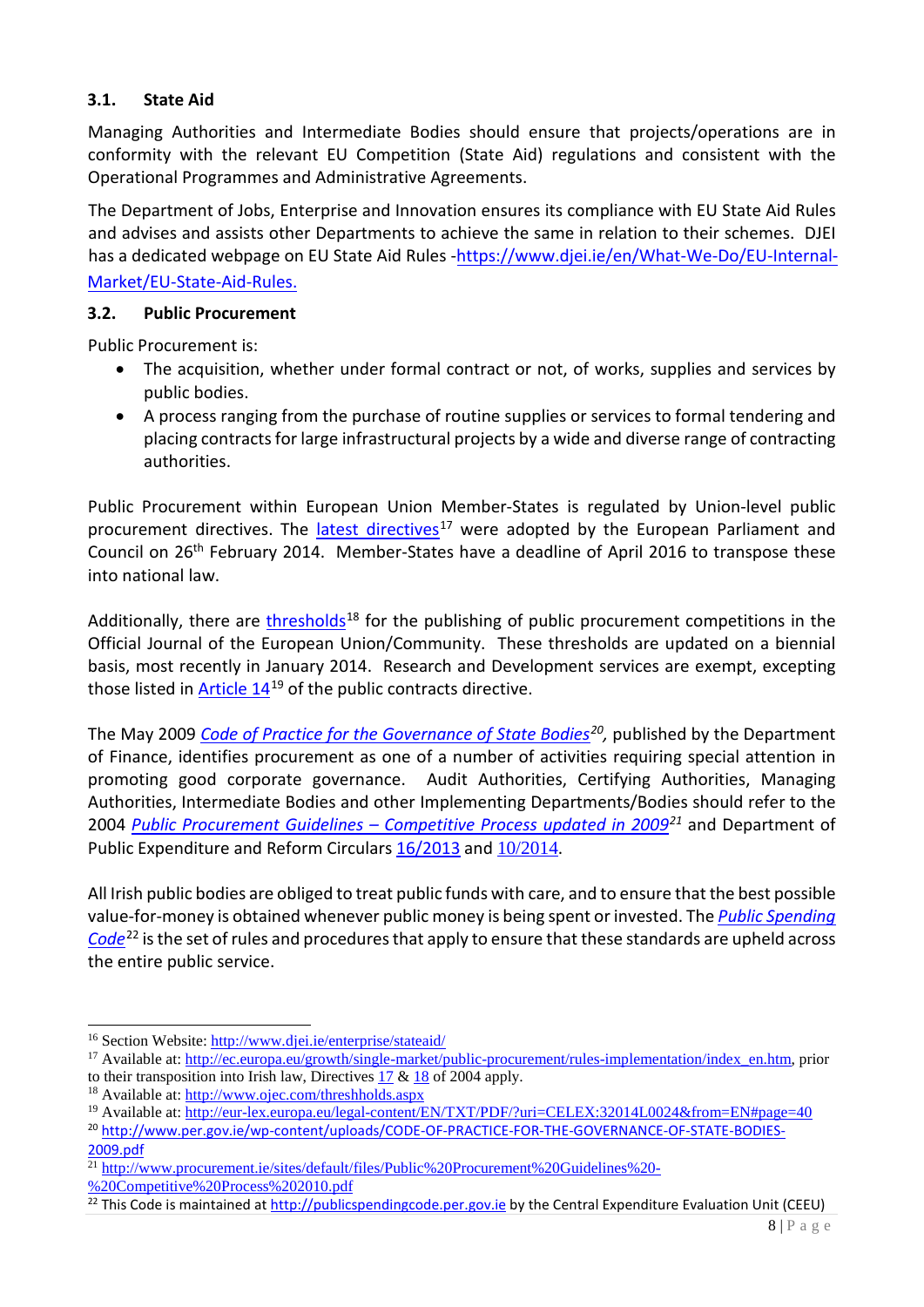In the case of works and works related services, the Department of Public Expenditure and Reform has set up a [Capital Works Management Framework](http://constructionprocurement.gov.ie/capital-works-management-framework/)<sup>[23](#page-8-0)</sup>. This framework provides guidance for best practice, standard contracts and template documents covering the delivery of public works projects.

Where public bodies award grants to non-public beneficiaries, to the extent of 50% or less in public (including EU) funds, they bear a responsibility to ensure:

- i. Fairness and Transparency in awarding public funds;
- ii. Value for money in works, goods and/or services purchased by beneficiaries using part-financed funds; and
- iii. Compliance with national and EU laws and regulations.

It should be noted that compliance with public procurement provisions will be examined during management verifications and all audits of expenditure co-financed by ESI Funds and that failure to comply with the provisions may lead to financial corrections under Articles 143-145 of the CPR and a loss to the Exchequer.

Those carrying out Public Procurement must ensure the following principles:

- Non-Discrimination
- Transparency
- Mutual Recognition
- Proportionality
- Freedom to Provide Service
- Freedom of Establishment

Public Procurement legislation only applies in cases covered by the [European Communities \(Award of](http://www.irishstatutebook.ie/2006/en/si/0329.html)  [Public Authorities' Contracts\) Regulations 2006.](http://www.irishstatutebook.ie/2006/en/si/0329.html)

Even where public procurement may not be subject to the full scope of these Directives, the Six Principles above still apply.

**Managing Authorities, Intermediate Bodies and Beneficiaries shall ensure that projects/operations are in compliance with National and EU Public Procurement requirements. Failure to comply with National or EU Public Procurement rules can lead to a financial correction and may make a project ineligible to receive EU Funds.**

National Guidelines are available at: **<http://www.etenders.gov.ie/> | <http://www.procurement.ie/> http://constructionprocurement.gov.ie/**

EU Procurement Directives: **<http://ec.europa.eu/growth/single-market/public-procurement/>**

### **3.3. Information and Communication**

It is important to bring attention to the achievements of the Funds and the objectives of cohesion policy. Citizens should know how the Union's financial resources are invested. While each level of the Management and Control Cascade must take responsibility for its own compliance, the ERDF and ESF Managing Authorities must ensure that the Information and Communication Requirements of [Articles 115-117](http://eur-lex.europa.eu/legal-content/EN/TXT/PDF/?uri=CELEX:32013R1303#page=75)<sup>[24](#page-8-1)</sup> and [Annex XII](http://eur-lex.europa.eu/legal-content/EN/TXT/PDF/?uri=CELEX:32013R1303#page=138)<sup>[25](#page-8-2)</sup> of the Common Provisions Regulation (CPR) are met.

<span id="page-8-0"></span><sup>&</sup>lt;sup>23</sup> Available at:<http://constructionprocurement.gov.ie/capital-works-management-framework/>

<span id="page-8-1"></span><sup>&</sup>lt;sup>24</sup> Available at:<http://eur-lex.europa.eu/legal-content/EN/TXT/PDF/?uri=CELEX:32013R1303#page=75>

<span id="page-8-2"></span><sup>&</sup>lt;sup>25</sup> Available at:<http://eur-lex.europa.eu/legal-content/EN/TXT/PDF/?uri=CELEX:32013R1303#page=138>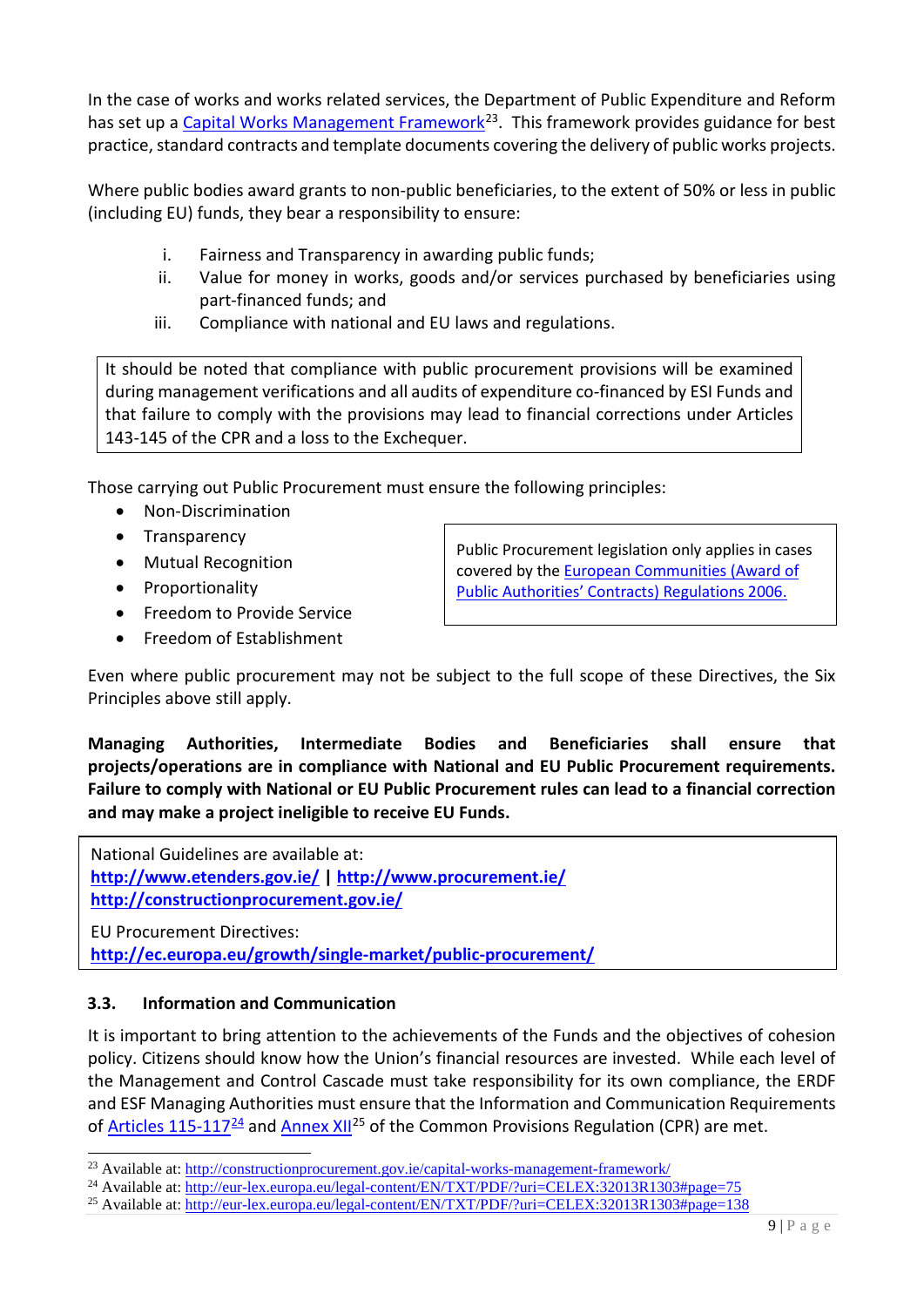National Guidelines on information and communication are available at: [http://per.gov.ie/wp-content/uploads/Information-and-communication-guidelines-2014-](http://per.gov.ie/wp-content/uploads/Information-and-communication-guidelines-2014-2020.pdf) [2020.pdf](http://per.gov.ie/wp-content/uploads/Information-and-communication-guidelines-2014-2020.pdf)

CPR (EU Regulation 1303/2013) is available at: <http://eur-lex.europa.eu/LexUriServ/LexUriServ.do?uri=OJ:L:2013:347:0320:0469:EN:PDF>

### **3.4. Procedures for the drawdown of ERDF/ESF Funding**

Maximum absorption of EU Cohesion Policy Funding is imperative. In order to comply with the requirements of the [CPR](http://eur-lex.europa.eu/LexUriServ/LexUriServ.do?uri=OJ:L:2013:347:0320:0469:EN:PDF#page=59)<sup>[26](#page-9-0)</sup> and other regulations, the declaration procedure will be completed electronically on the Data Exchange for European Funds (DEEF) 2014-2020 IT System.

### **3.4.1. Data Exchange for European Funds 2014-2020 I.T. System (DEEF)**

[Articles 122](http://eur-lex.europa.eu/legal-content/EN/TXT/PDF/?uri=CELEX:32013R1303&from=EN#page=78) and 125<sup>[27](#page-9-1)</sup> of the CPR set out the basic requirement for the IT system for the 2014-2020 period.

The requirements for the records to be kept are set out in Article 24 and Annex III of Delegated [Regulation No. 480/2014.](http://eur-lex.europa.eu/legal-content/EN/TXT/PDF/?uri=CELEX:32014R0480&from=EN) 

[Articles 6-11](http://eur-lex.europa.eu/legal-content/EN/TXT/PDF/?uri=CELEX:32014R0821&from=EN#page=4)<sup>[28](#page-9-2)</sup> of the [Commission Implementing Regulation 821/2014](http://eur-lex.europa.eu/legal-content/EN/TXT/PDF/?uri=CELEX:32014R0821&from=EN) provide technical data for storing and recording data on operations in computerised form.

[Articles 8-10](http://eur-lex.europa.eu/legal-content/EN/TXT/PDF/?uri=CELEX:32014R1011&from=EN#page=3)<sup>[29](#page-9-3)</sup> of [Commission Implementing Regulation 1011/2014](http://eur-lex.europa.eu/legal-content/EN/TXT/PDF/?uri=CELEX:32014R1011&from=EN) provide rules and requirements for the exchange of information between Beneficiaries, Managing Authorities, Certifying Authorities, Audit Authorities and Intermediate Bodies.

Guidance and training on the operation of the 2014-2020 IT system will be provided as part of the system's ongoing development and implementation.

### **3.5. N + 3 rule**

[Article 136](http://eur-lex.europa.eu/legal-content/EN/TXT/PDF/?uri=CELEX:32013R1303&from=EN#page=85)<sup>[30](#page-9-4)</sup> of the CPR sets out the decommitment rule, known colloquially as the 'N+3 Rule'. This rule requires certain financial targets to be achieved by submitting sufficient payment applications to avoid the loss of EU Funds by Member States.

<span id="page-9-0"></span><sup>26</sup> Primarily Articles 72-74, 77-79, 123, 125, 129 and 130-132

<span id="page-9-1"></span><sup>27</sup> Available at: http://eur-lex.europa.eu/LexUriServ/LexUriServ.do?uri=OJ:L:2013:347:0320:0469:EN:PDF#page=78

<span id="page-9-2"></span><sup>&</sup>lt;sup>28</sup> Available at:<http://eur-lex.europa.eu/legal-content/EN/TXT/PDF/?uri=CELEX:32014R0821#page=4>

<span id="page-9-3"></span><sup>&</sup>lt;sup>29</sup> Available at:<http://eur-lex.europa.eu/legal-content/EN/TXT/PDF/?uri=CELEX:32014R1011#page=3>

<span id="page-9-4"></span><sup>&</sup>lt;sup>30</sup> Available at:<http://eur-lex.europa.eu/legal-content/EN/TXT/PDF/?uri=CELEX:32013R1303&from=EN#page=85>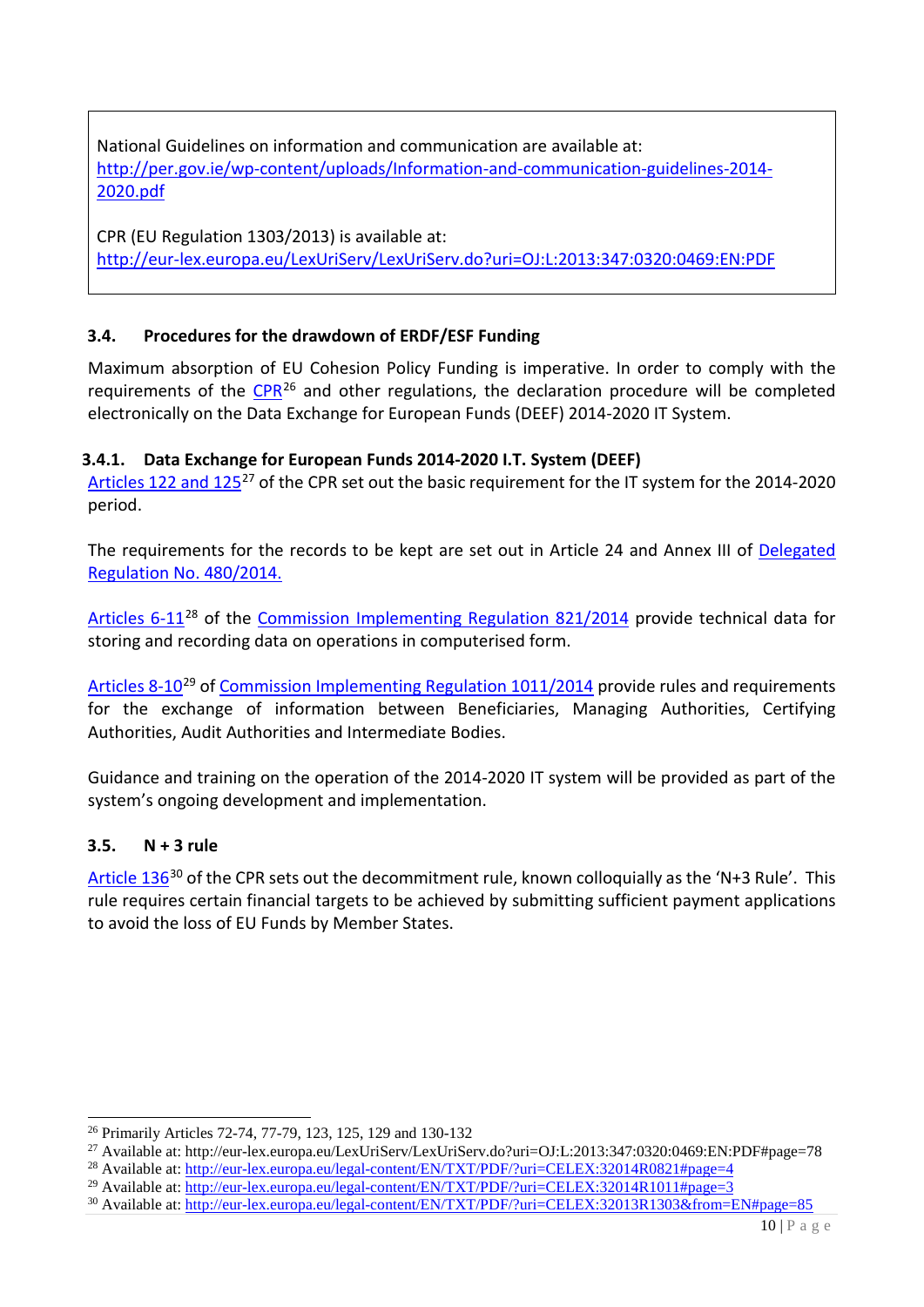## <span id="page-10-0"></span>**Section 4 Irregularities and Corrections**

[Articles 143-145](http://eur-lex.europa.eu/legal-content/EN/TXT/PDF/?uri=CELEX:32013R1303#page=88)<sup>[31](#page-10-1)</sup> of the CPR provide the legal basis and set out the procedures for making financial corrections to assistance granted under the ERDF, ESF and EMFF Funds. The ultimate sanction that can be applied is the cancellation of all or part of the contribution from these Funds.

The definition of Irregularity is given in Article 2  $(36)^{32}$  $(36)^{32}$  $(36)^{32}$  of the CPR. Systemic irregularity is defined in [Article 2 \(38\).](http://eur-lex.europa.eu/legal-content/EN/TXT/PDF/?uri=CELEX:32013R1303#page=21)

An irregularity is a quantifiable overstatement of the expenditure certified declared to the Commission of any value. Under Article 122 of the CPR, Member States have a responsibility to prevent, detect and correct irregularities and shall recover amounts unduly paid.

#### **4.1 Reporting Irregularities**

Where the European co-funded portion exceeds  $\epsilon$ 10,000, [Article 122\(](http://eur-lex.europa.eu/legal-content/EN/TXT/PDF/?uri=CELEX:32013R1303#page=78)2)<sup>[33](#page-10-3)</sup> of the CPR sets out additional formal reporting requirements for Member States to the Commission in cases of irregularities.

Expenditure can also be omitted and/or removed on a precautionary basis from a payment application or annual accounts **before** submission to the European Commission – but this is not considered an irregularity until fully determined as such.

## **Section 5 Monitoring and Reporting Arrangements**

### **5.1 Annual Implementation Report (AIR)**

The procedure and timeline for submitting AIRs is set out in  $\frac{\text{Article 50}}{34}$  $\frac{\text{Article 50}}{34}$  $\frac{\text{Article 50}}{34}$  and  $\frac{\text{Article 111}}{35}$  $\frac{\text{Article 111}}{35}$  $\frac{\text{Article 111}}{35}$  of the CPR. The Managing Authority should ensure that all relevant information is provided in sufficient time to meet these deadlines.

The Administration Agreements between Managing Authorities and other bodies in the Management and Control Cascade should detail timetables for these submissions.

The format of these Implementation Reports is laid out in Article  $5^{36}$  $5^{36}$  $5^{36}$  and [Annex V](http://eur-lex.europa.eu/legal-content/EN/TXT/PDF/?uri=CELEX:32015R0207%23page=72) of Commission Implementing Regulation 2015/207.

<span id="page-10-1"></span><sup>&</sup>lt;sup>31</sup> Available at: [http://eur-lex.europa.eu/legal-content/EN/TXT/PDF/?uri=CELEX:32013R1303#page=88](http://eur-lex.europa.eu/legal-content/EN/TXT/PDF/?uri=CELEX:32013R1303%23page=88)

<span id="page-10-2"></span><sup>32</sup> Available at: [http://eur-lex.europa.eu/legal-content/EN/TXT/PDF/?uri=CELEX:32013R1303#page=21](http://eur-lex.europa.eu/legal-content/EN/TXT/PDF/?uri=CELEX:32013R1303%23page=21)

<span id="page-10-3"></span><sup>&</sup>lt;sup>33</sup> Available at: [http://eur-lex.europa.eu/legal-content/EN/TXT/PDF/?uri=CELEX:32013R1303#page=78](http://eur-lex.europa.eu/legal-content/EN/TXT/PDF/?uri=CELEX:32013R1303%23page=78)

<span id="page-10-4"></span><sup>&</sup>lt;sup>34</sup> Available at: [http://eur-lex.europa.eu/legal-content/EN/TXT/PDF/?uri=CELEX:32013R1303#page=49](http://eur-lex.europa.eu/legal-content/EN/TXT/PDF/?uri=CELEX:32013R1303%23page=49)

<span id="page-10-5"></span><sup>35</sup> Available at: [http://eur-lex.europa.eu/legal-content/EN/TXT/PDF/?uri=CELEX:32013R1303#page=74](http://eur-lex.europa.eu/legal-content/EN/TXT/PDF/?uri=CELEX:32013R1303%23page=74)

<span id="page-10-6"></span><sup>&</sup>lt;sup>36</sup> Available at: [http://eur-lex.europa.eu/legal-content/EN/TXT/PDF/?uri=CELEX:32015R0207#page=4;](http://eur-lex.europa.eu/legal-content/EN/TXT/PDF/?uri=CELEX:32015R0207%23page=4) Ann. V pp. 72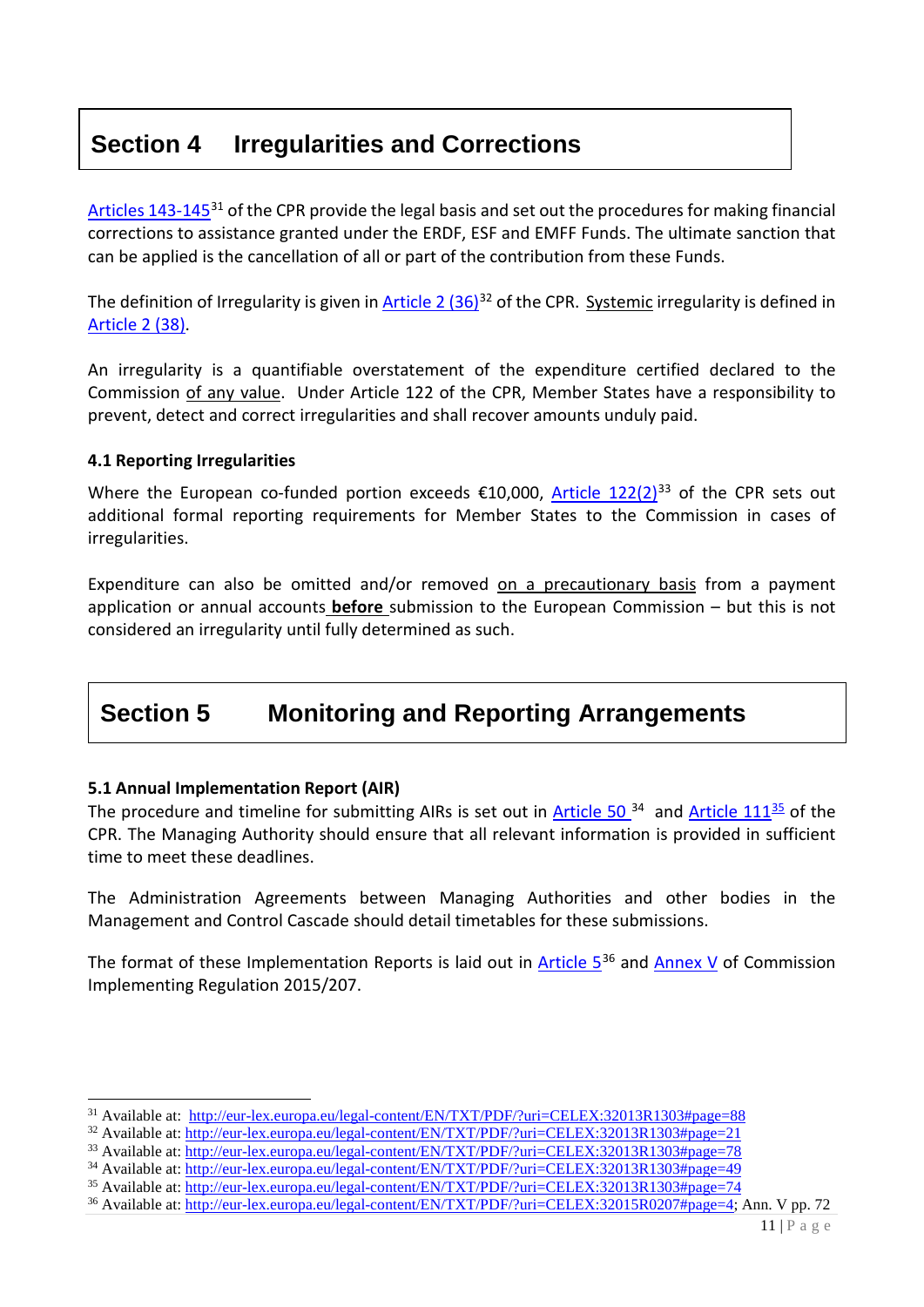### <span id="page-11-0"></span>**5.2 Role of Programme Monitoring Committees**

The role and functions of Programme Monitoring Committees is defined in [Article 49](http://eur-lex.europa.eu/legal-content/EN/TXT/PDF/?uri=CELEX:32013R1303#page=49)<sup>[37](#page-11-1)</sup> and Article  $110^{38}$  $110^{38}$  $110^{38}$  $110^{38}$  of the CPR.

Monitoring Committees may make observations to the Managing Authorities regarding the implementation and evaluation of the programme, including actions for reducing beneficiaries' administrative burden. Committees shall monitor actions arising from these observations.

## **Section 6 Management Documents**

### **6.1 Systems Description**

A description of the functions and procedures in place for the managing authorities, intermediate bodies and certifying authorities is to be prepared in order for the Independent Audit Body to undertake the assessment and designation procedures required under Article 124(2) of the CPR. The model for the description of the functions is provided in Article  $3^{39}$  $3^{39}$  $3^{39}$  and Annex III of Commission Implementing Regulation 1011/2014.

### **6.2 The role of Administrative Agreements**

[Article 123](http://eur-lex.europa.eu/legal-content/EN/TXT/PDF/?uri=CELEX:32013R1303#page=79) of the CPR allows that certain tasks of the Managing or Certifying Authorities may be delegated to intermediate bodies.<sup>[40](#page-11-4)</sup> The arrangements for the designation of these tasks shall be formally recorded in an Administrative Agreement. The Department of Public Expenditure and Reform shall be party to agreements regarding the ERDF.

Where a similar delegation occurs between Intermediate Bodies, the delegated function shall also be set out in an Administrative Agreement, to which the Managing Authority shall be party.

In some cases, the Intermediate Body may be required to enter into Administrative Agreements with another Intermediate Body in the Management and Control Cascade or ensure that all of their responsibilities are recorded in the terms of grant agreements or binding Circulars issued between the two parties. The Managing Authority shall be party to these agreements.

### **6.3 Procedures Manual**

To overcome any weakness in the area of management and control of the Structural Funds and ensure compliance with the requirements of [Article 72](http://eur-lex.europa.eu/legal-content/EN/TXT/PDF/?uri=CELEX:32013R1303#page=59)<sup>[41](#page-11-5)</sup> of the CPR, detailed Procedures Manuals shall be prepared for Managing Authorities, Certifying Authorities and Intermediate Bodies, for carrying out specified functions.

The Procedures Manual shall provide guidance and give details of responsibilities, tasks and procedures for personnel involved in the implementation of EU co-financed activity.

<span id="page-11-1"></span> <sup>37</sup> Available at:<http://eur-lex.europa.eu/legal-content/EN/TXT/PDF/?uri=CELEX:32013R1303#page=49>

<span id="page-11-2"></span><sup>&</sup>lt;sup>38</sup> Available at:<http://eur-lex.europa.eu/legal-content/EN/TXT/PDF/?uri=CELEX:32013R1303#page=73>

<span id="page-11-3"></span><sup>&</sup>lt;sup>39</sup> Available at:<http://eur-lex.europa.eu/legal-content/EN/TXT/PDF/?uri=CELEX:32014R1011#page=3>

<span id="page-11-4"></span><sup>40</sup> Available at:<http://eur-lex.europa.eu/legal-content/EN/TXT/PDF/?uri=CELEX:32013R1303#page=79>

<span id="page-11-5"></span><sup>41</sup> Available at:<http://eur-lex.europa.eu/legal-content/EN/TXT/PDF/?uri=CELEX:32013R1303#page=59>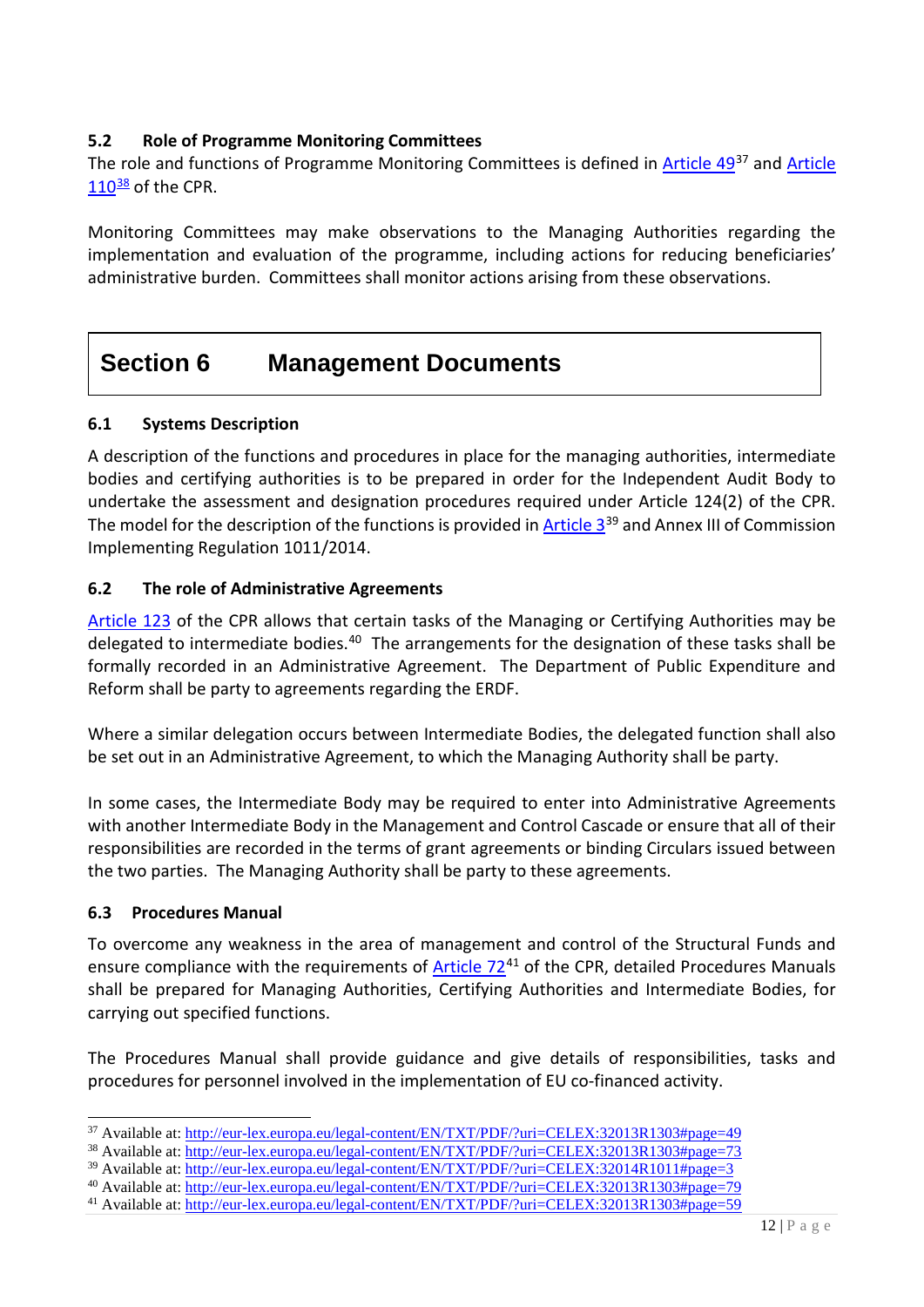<span id="page-12-0"></span>These Manuals should be reviewed regularly and shall be made available for inspection as part of management verifications and audits. The European Commission and/or the European Court of Auditors may also request access, if necessary.

### **6.4 Training**

Managing Authorities, Intermediate Bodies, and other Implementing Departments/Bodies shall ensure the proper training of staff in all responsibilities arising from this Circular.

# **Section 7 Retention of Records and Audit Trail**

### **7.1 Retention of Records and ensuring an adequate Audit Trail**

Managing Authorities are required by [Article 140](http://eur-lex.europa.eu/legal-content/EN/TXT/PDF/?uri=CELEX:32013R1303#page=87)<sup>[42](#page-12-1)</sup> of the CPR to maintain the availability of all supporting documents regarding expenditure supported by the Funds.

[Article 125\(2\) \(d\)](http://eur-lex.europa.eu/legal-content/EN/TXT/PDF/?uri=CELEX:32013R1303#page=80)<sup>[43](#page-12-2)</sup> contains the requirements of Managing Authorities in relation to establishing a system of recording related data in a computerised form. Further detail in relation to this requirement is set out in [Article 24](http://eur-lex.europa.eu/legal-content/EN/TXT/PDF/?uri=CELEX:32014R0480&from=EN#page=18) and [Annex III](http://eur-lex.europa.eu/legal-content/EN/TXT/PDF/?uri=CELEX:32014R0480&from=EN#page=30) of Delegated Regulation EC 480/2014.<sup>[44](#page-12-3)</sup>

[Article 25 of 480/2014](http://eur-lex.europa.eu/legal-content/EN/TXT/PDF/?uri=CELEX:32014R0480&from=EN#page=18)[45](#page-12-4) details the minimum requirement for the audit trail.

Under th[e Electronic Commerce Act, 2000 \(as amended\)](http://www.irishstatutebook.ie/2000/en/act/pub/0027/sec0017.html#sec17)<sup>[46](#page-12-5)</sup>, Sections 17: Electronic Originals and 18: Retention and Production, electronic originals or electronic copies of original documents are acceptable when retained in electronic form in accordance with the provisions of the Act. The procedures for certification of conformity of documents with the original document should comply with national legal requirements. Where both of these requirements are met, these electronic documents, original or in copy, can be relied upon for audit purposes.

# **Section 8 Conclusion**

### **Organisations in the Management and Control Cascade**

Each organisation in the Management and Control Cascade must take responsibility for ensuring that the requirements for implementation are adhered to in their own organisations.

### **Managing Authorities**

Managing Authorities for each Operational Programme must gain assurance that Intermediate and all other bodies under their direction implementing co-financed projects/operations in that Programme, comply with this Circular.

<span id="page-12-4"></span><sup>45</sup> Ibid

<span id="page-12-1"></span><sup>42</sup> Available at:<http://eur-lex.europa.eu/legal-content/EN/TXT/PDF/?uri=CELEX:32013R1303#page=87>

<span id="page-12-2"></span><sup>43</sup> Available at:<http://eur-lex.europa.eu/legal-content/EN/TXT/PDF/?uri=CELEX:32013R1303#page=80>

<span id="page-12-3"></span><sup>44</sup> Available at:<http://eur-lex.europa.eu/legal-content/EN/TXT/PDF/?uri=CELEX:32014R0480&from=EN#page=18>

<span id="page-12-5"></span><sup>&</sup>lt;sup>46</sup> Available at:<http://www.irishstatutebook.ie/2000/en/act/pub/0027/sec0017.html#sec17>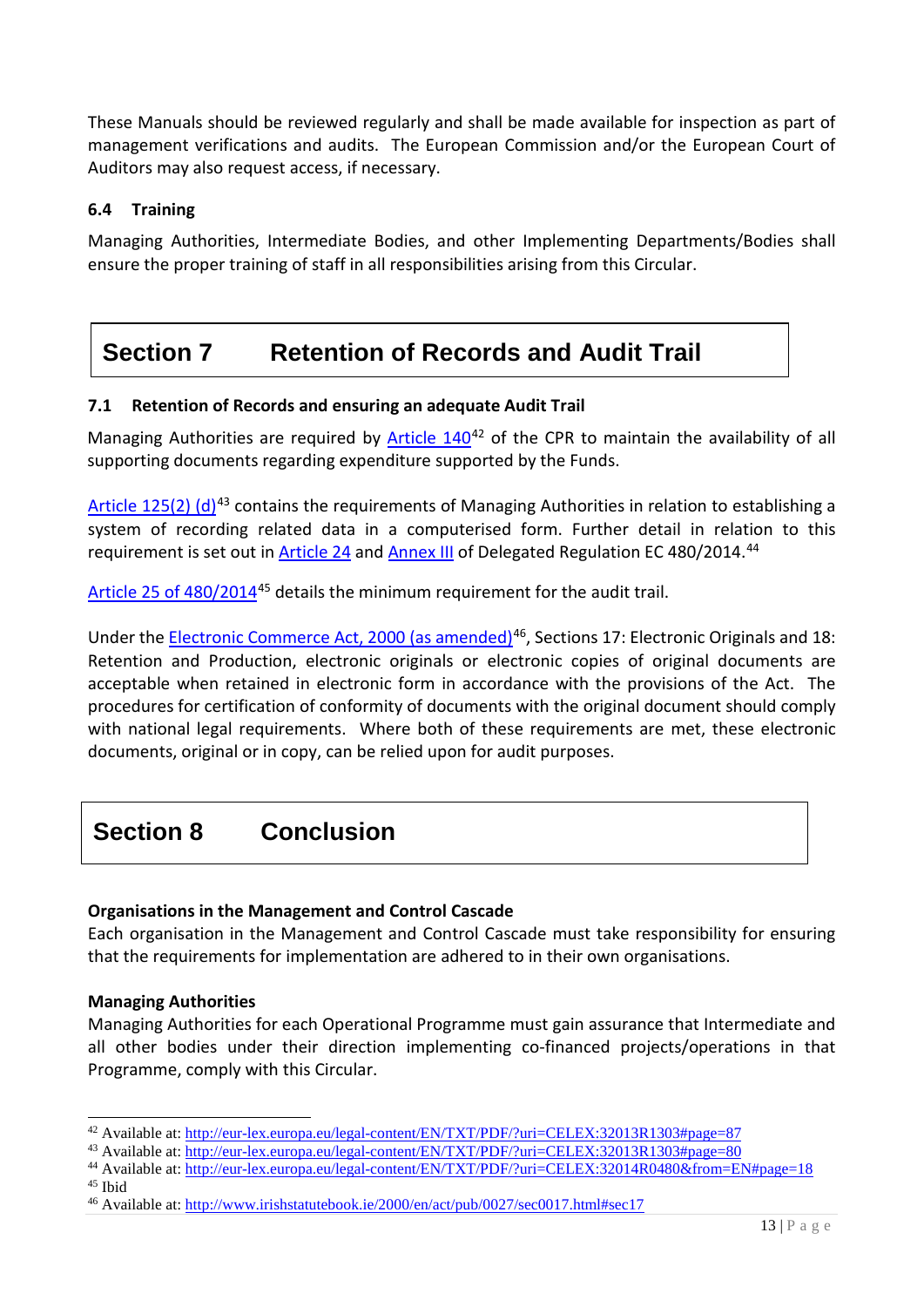#### **Government Departments**

Government Departments, responsible for the use of the ESI Funds, should ensure that the introduction of procedures necessary to conform to the terms of this Circular and the relevant EU Regulations are addressed by both the Departments and Agencies/Bodies under their aegis.

### **Conformity with this Circular and with the relevant EU Regulations is obligatory.**

**Failure to abide by any of the management and control procedures outlined in this Circular may lead to the suspension or cancellation of EU Funds assistance and result in a loss to the Exchequer, for which the relevant body will be responsible and may be held financially accountable.** 

#### **Contact Points:**

Further information on this Circular and how it applies to each Fund is available from the contact points listed below.

| <b>Fund</b> | <b>Body/Department</b>                            | <b>Contact Details</b>                                                                |
|-------------|---------------------------------------------------|---------------------------------------------------------------------------------------|
| <b>ERDF</b> | Northern and Western<br><b>Regional Assembly</b>  | http://nwra.ie/contact-us/                                                            |
| <b>ERDF</b> | Southern Regional<br>Assembly                     | http://www.southernassembly.ie/en/about/contact_us                                    |
| <b>ESF</b>  | Department of Education<br>and Skills             | http://www.esf.ie/en/contact.aspx                                                     |
| <b>EMFF</b> | Department of Agriculture,<br>Food and the Marine | http://www.agriculture.gov.ie/fisheries/marineagenciesprog<br>rammesdivision/contact/ |

Gearoid O'Keeffe Principal 2<sup>nd</sup> October 2015